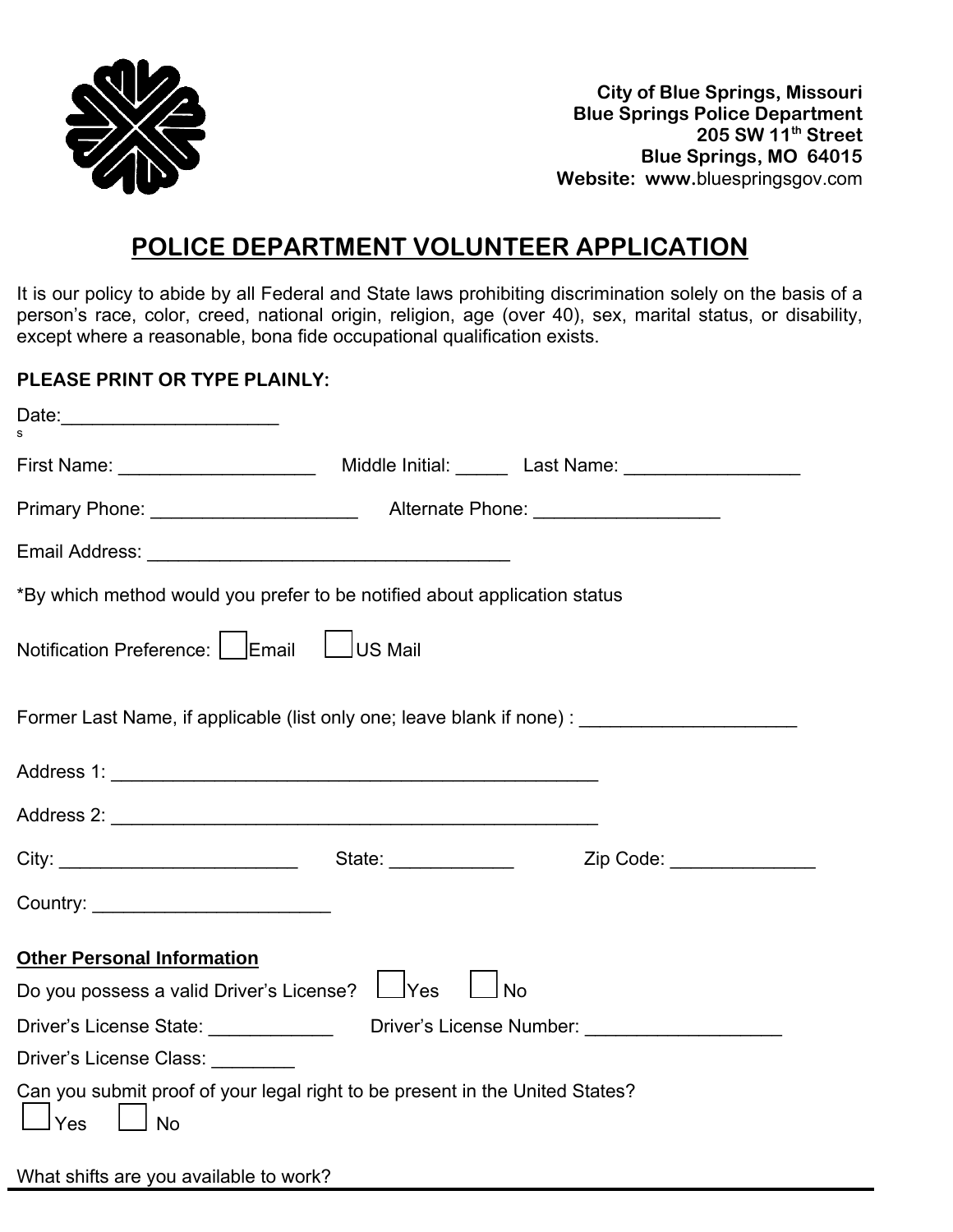| Day<br>Rotating                          | Evening<br>Weekends | Night<br>On Call (as needed) |
|------------------------------------------|---------------------|------------------------------|
| <b>Education History</b>                 |                     |                              |
|                                          |                     |                              |
|                                          |                     |                              |
|                                          | State _______       | <b>Country Country</b>       |
| College Major/Minor                      |                     |                              |
| What is your highest level of education: |                     |                              |
| Some High School                         | <b>High School</b>  | Some College                 |
| <b>Technical College</b>                 | Associate's Degree  | <b>Bachelor's Degree</b>     |
| Master's Degree                          | Doctorate           |                              |

# **Work History**

*List employment for at least the past 7 years. Begin with your present position (or, if unemployed, your most recent employment), and work back.* 

| Hours Worked Per Week _____________________<br>Position Title <u>_________________________________</u> |  |  |  |  |                                 |  |  |
|--------------------------------------------------------------------------------------------------------|--|--|--|--|---------------------------------|--|--|
| Number of Employees Supervised ______________ Monthly Salary \$__________________                      |  |  |  |  |                                 |  |  |
|                                                                                                        |  |  |  |  |                                 |  |  |
| Title of Supervisor _____________                                                                      |  |  |  |  |                                 |  |  |
| May we contact this employer? $\Box$ Yes<br><b>No</b>                                                  |  |  |  |  |                                 |  |  |
|                                                                                                        |  |  |  |  | <b>Work History - Continued</b> |  |  |
|                                                                                                        |  |  |  |  |                                 |  |  |
|                                                                                                        |  |  |  |  |                                 |  |  |
|                                                                                                        |  |  |  |  |                                 |  |  |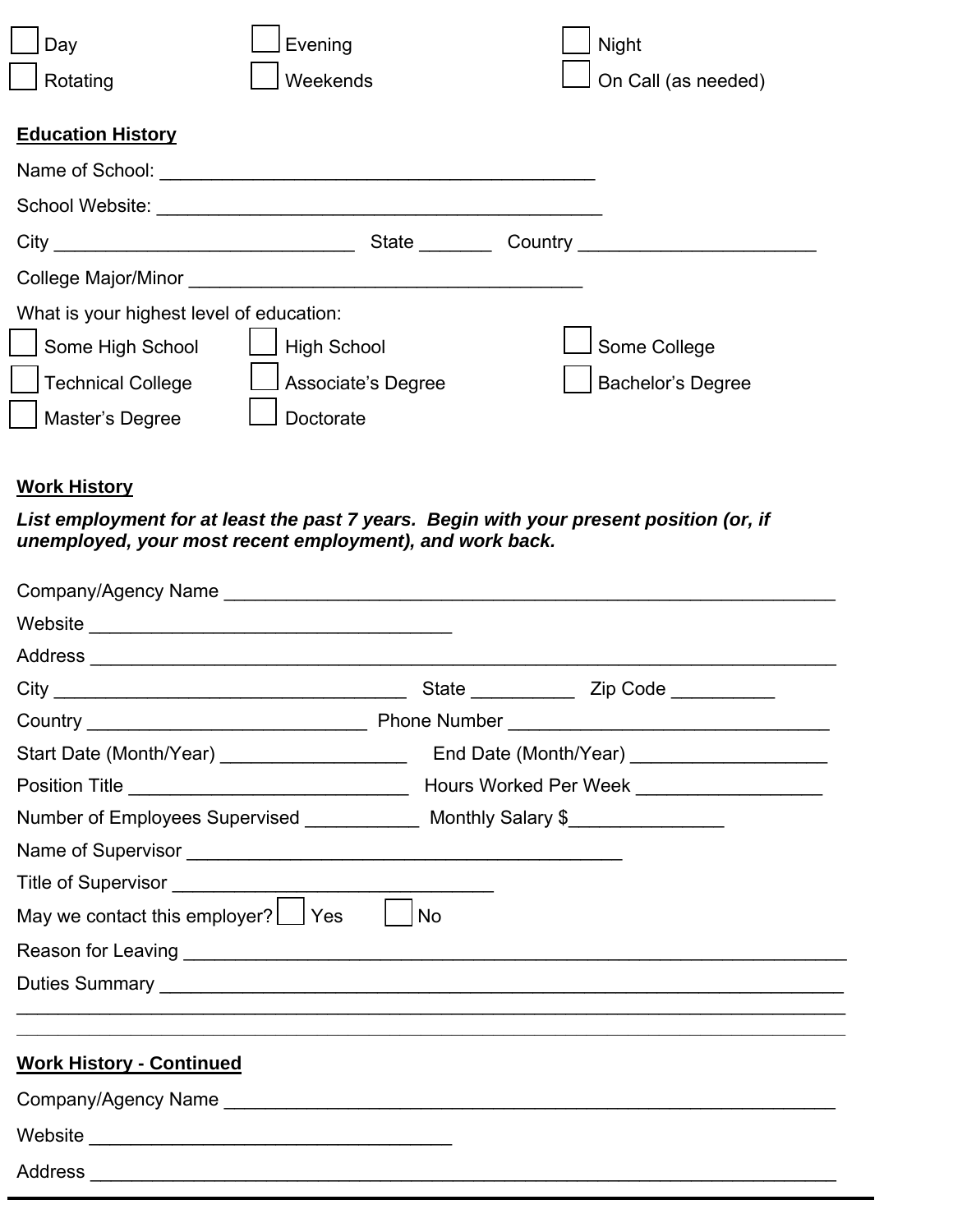| Number of Employees Supervised ______________ Monthly Salary \$__________________ |                                                                                  |
|-----------------------------------------------------------------------------------|----------------------------------------------------------------------------------|
|                                                                                   |                                                                                  |
|                                                                                   |                                                                                  |
| May we contact this employer? $\Box$ Yes                                          | $\lfloor \rfloor$ No                                                             |
|                                                                                   |                                                                                  |
|                                                                                   |                                                                                  |
|                                                                                   |                                                                                  |
|                                                                                   | ,我们也不会有什么。""我们的人,我们也不会有什么?""我们的人,我们也不会有什么?""我们的人,我们也不会有什么?""我们的人,我们也不会有什么?""我们的人 |
|                                                                                   |                                                                                  |
|                                                                                   |                                                                                  |
|                                                                                   |                                                                                  |
|                                                                                   |                                                                                  |
|                                                                                   |                                                                                  |
|                                                                                   |                                                                                  |
|                                                                                   |                                                                                  |
| Number of Employees Supervised ______________ Monthly Salary \$__________________ |                                                                                  |
|                                                                                   |                                                                                  |
| Title of Supervisor                                                               |                                                                                  |
| May we contact this employer? $\Box$ Yes                                          | 」 No                                                                             |
|                                                                                   |                                                                                  |
|                                                                                   |                                                                                  |
|                                                                                   |                                                                                  |
| <b>Work History - Continued</b>                                                   |                                                                                  |
|                                                                                   |                                                                                  |
|                                                                                   |                                                                                  |
|                                                                                   |                                                                                  |
|                                                                                   |                                                                                  |
|                                                                                   |                                                                                  |
| Start Date (Month/Year) ____________________                                      |                                                                                  |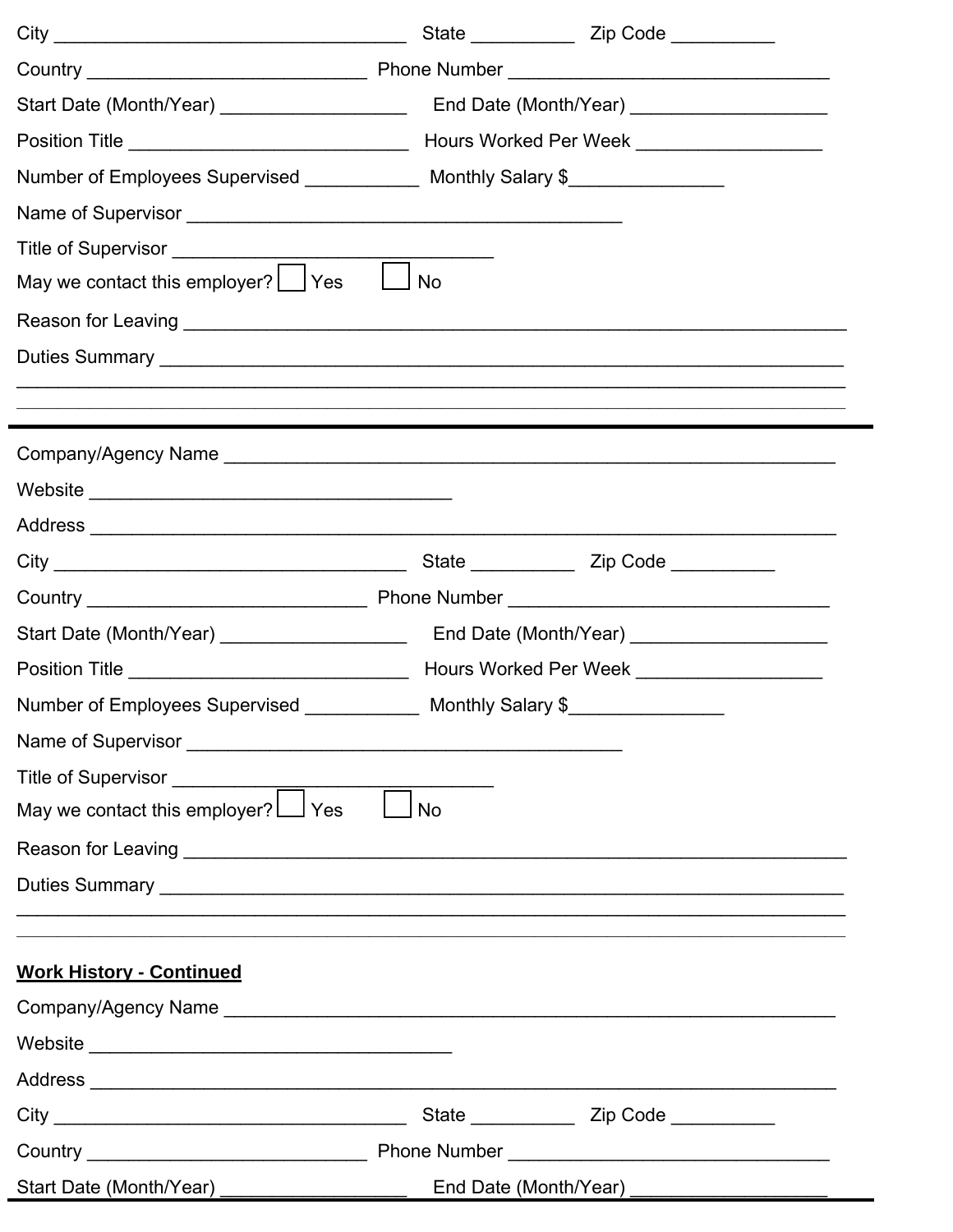|                                                                                   | Hours Worked Per Week _____________________                                       |
|-----------------------------------------------------------------------------------|-----------------------------------------------------------------------------------|
| Number of Employees Supervised ______________ Monthly Salary \$__________________ |                                                                                   |
|                                                                                   |                                                                                   |
|                                                                                   |                                                                                   |
| May we contact this employer?   Yes                                               | <b>No</b>                                                                         |
|                                                                                   |                                                                                   |
|                                                                                   |                                                                                   |
|                                                                                   |                                                                                   |
| <b>Professional Certificates and Licenses</b>                                     |                                                                                   |
|                                                                                   |                                                                                   |
| Date Issued (Month/Year) ______________                                           | Expiration Date (Month/Year) ______________                                       |
|                                                                                   |                                                                                   |
|                                                                                   |                                                                                   |
|                                                                                   |                                                                                   |
| Date Issued (Month/Year) ______________                                           | Expiration Date (Month/Year) ______________                                       |
|                                                                                   |                                                                                   |
|                                                                                   |                                                                                   |
| <b>Office Skills</b>                                                              |                                                                                   |
| Typing _____________ net WPM bata Entry ___________ net KPH                       |                                                                                   |
|                                                                                   | Please list software in which you are proficient ________________________________ |
|                                                                                   |                                                                                   |
|                                                                                   |                                                                                   |
| <b>Languages Other Than English</b>                                               |                                                                                   |
|                                                                                   | $\Box$ Speak $\Box$ Read $\Box$<br>Write                                          |
| <b>Other Skills</b>                                                               |                                                                                   |
|                                                                                   |                                                                                   |
| Skill Level     Beginner   Skilled   Expert                                       |                                                                                   |
| Experience Years ________ Months _______                                          |                                                                                   |
| <b>References</b>                                                                 |                                                                                   |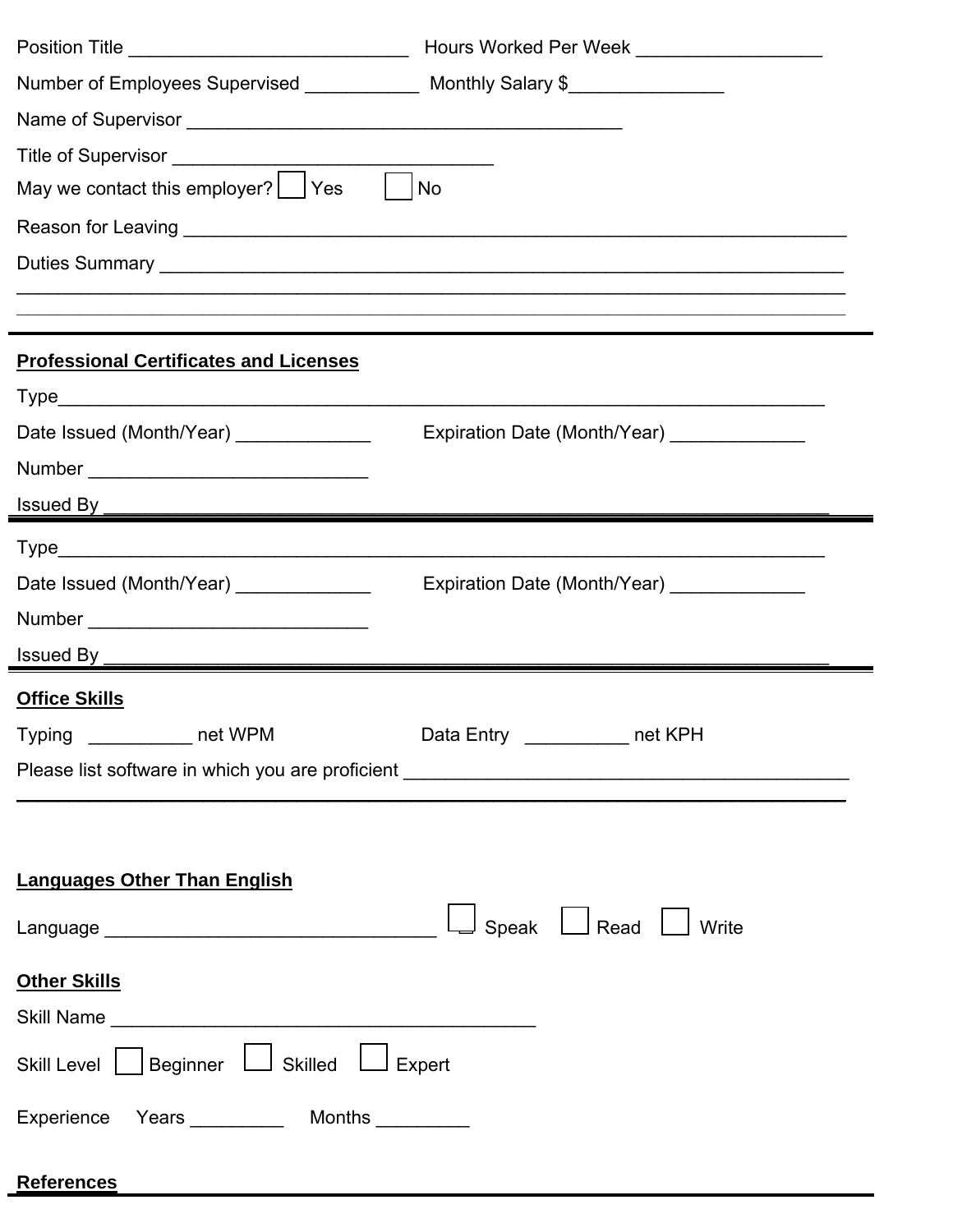| Reference Type   Personal   Professional |       |                                                                                                                                                                                                                                      |
|------------------------------------------|-------|--------------------------------------------------------------------------------------------------------------------------------------------------------------------------------------------------------------------------------------|
|                                          |       |                                                                                                                                                                                                                                      |
|                                          |       |                                                                                                                                                                                                                                      |
|                                          |       |                                                                                                                                                                                                                                      |
|                                          |       |                                                                                                                                                                                                                                      |
| Address 2                                |       |                                                                                                                                                                                                                                      |
|                                          |       |                                                                                                                                                                                                                                      |
| Reference Type   Personal   Professional |       |                                                                                                                                                                                                                                      |
|                                          |       |                                                                                                                                                                                                                                      |
|                                          |       |                                                                                                                                                                                                                                      |
|                                          |       |                                                                                                                                                                                                                                      |
| Address 1                                |       |                                                                                                                                                                                                                                      |
|                                          |       |                                                                                                                                                                                                                                      |
|                                          |       | Zip Code <u>New York New York New York New York New York New York New York New York New York New York New York New York New York New York New York New York New York New York New York New York New York New York New York New Y</u> |
| <b>References - Continued</b>            |       |                                                                                                                                                                                                                                      |
| Reference Type Personal U Professional   |       |                                                                                                                                                                                                                                      |
|                                          |       |                                                                                                                                                                                                                                      |
|                                          |       |                                                                                                                                                                                                                                      |
|                                          |       |                                                                                                                                                                                                                                      |
|                                          |       |                                                                                                                                                                                                                                      |
|                                          |       |                                                                                                                                                                                                                                      |
|                                          | State | Zip Code                                                                                                                                                                                                                             |

**In your own words and your own handwriting, explain in not less than fifty (50) words and not more than one hundred and fifty (150) words the reasons you are applying to be a volunteer with the Blue Springs Police Department.**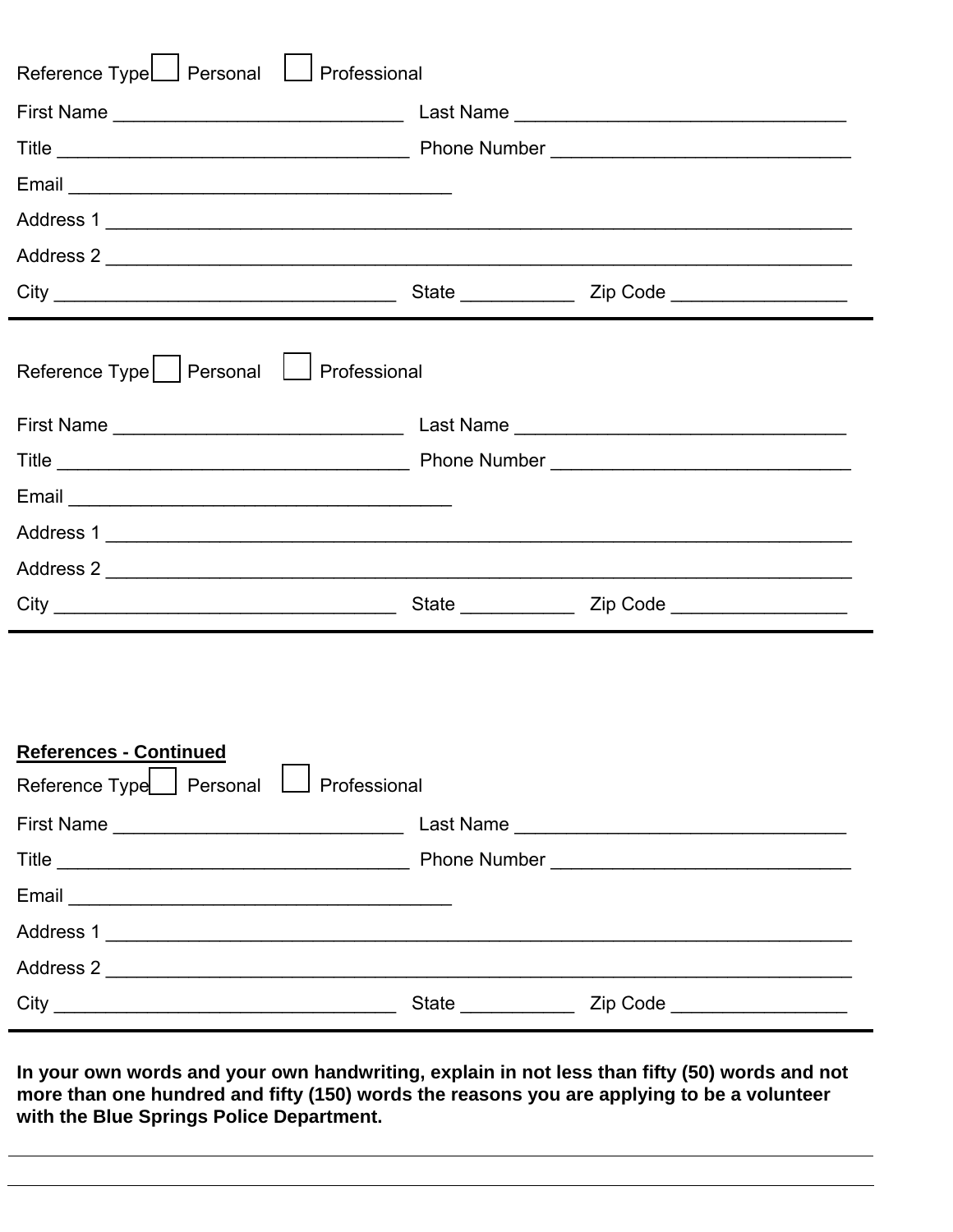| The purpose of the following questions is to obtain additional information to evaluate you for<br>the volunteer position for which you are applying.                  |
|-----------------------------------------------------------------------------------------------------------------------------------------------------------------------|
| Have you been convicted of a felony or misdemeanor in the last 7 years?<br>1.<br>Yes<br><b>No</b>                                                                     |
| 2.<br>If you answered YES to the felony or misdemeanor conviction question – please explain:<br>Conviction will not necessarily disqualify applicant from employment. |
|                                                                                                                                                                       |
|                                                                                                                                                                       |
| Do you have any relatives working for the City? $\Box$ Yes<br>No<br>3.                                                                                                |
| If you answered YES to the question about relatives working for the City, please provide your<br>4.<br>relative's name, position and relationship to you.             |
| How did you find out about the Blue Springs Police Volunteer Program?<br>5.                                                                                           |
|                                                                                                                                                                       |
| The Citizen's Police Academy<br>City's Website<br>Newspaper<br>Cable TV - Channel 7<br>Other                                                                          |
| I agree to wear or use protective clothing or devices as required by the City of Blue Springs<br>and to comply with applicable safety rules.                          |
| I understand that I may be required to submit to drug testing.                                                                                                        |
| I further understand that any false answers or statements made by me on this application or                                                                           |
| any supplement thereto, or in connection with the above mentioned investigation, may be                                                                               |

**This application is valid for the Blue Springs Police Volunteer Program (VIPS) only.** 

**sufficient grounds for immediate discharge, regardless of length of volunteer service.**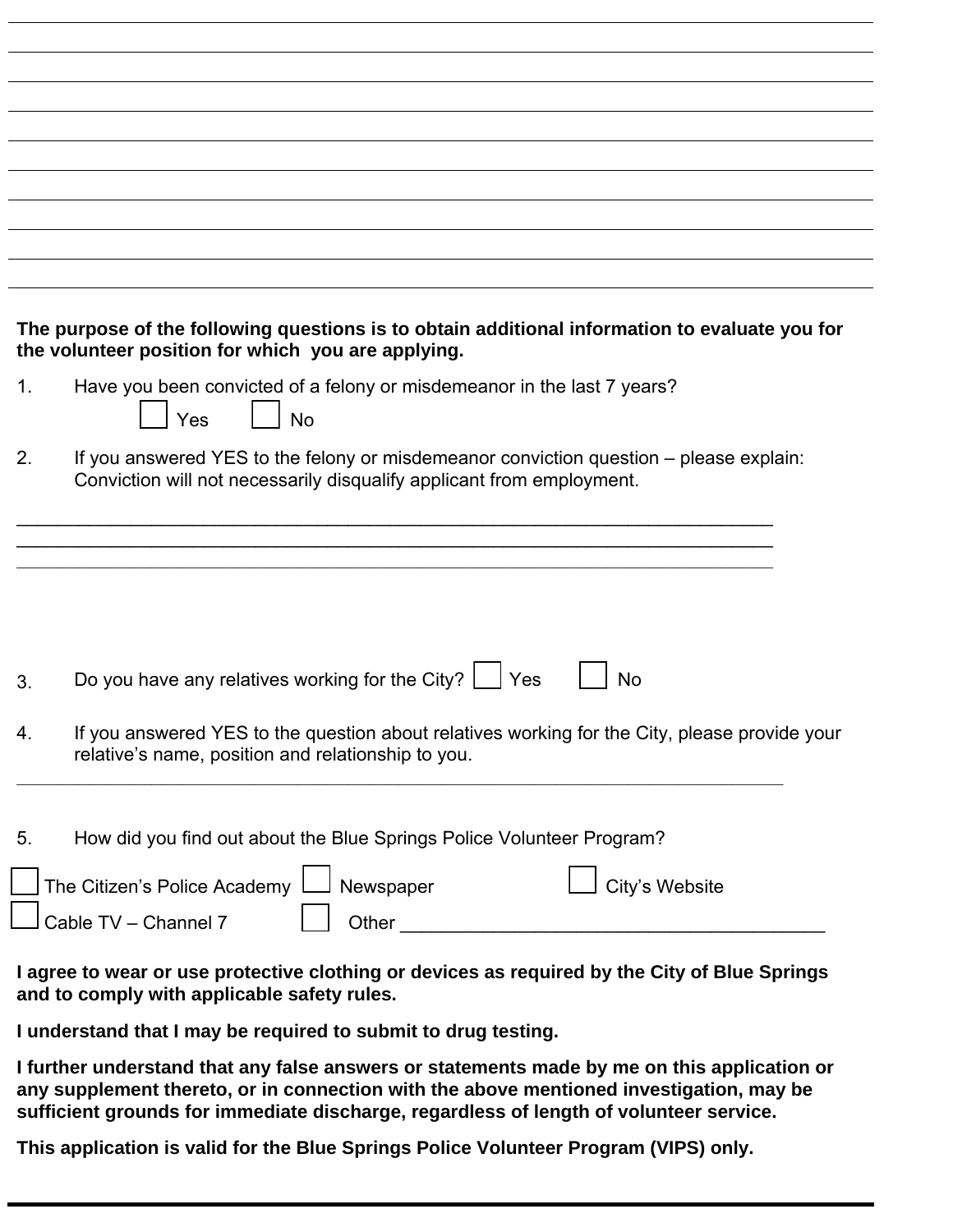**Remedying the Effects of Identity Theft** *Remedying the Effects of Identity Theft*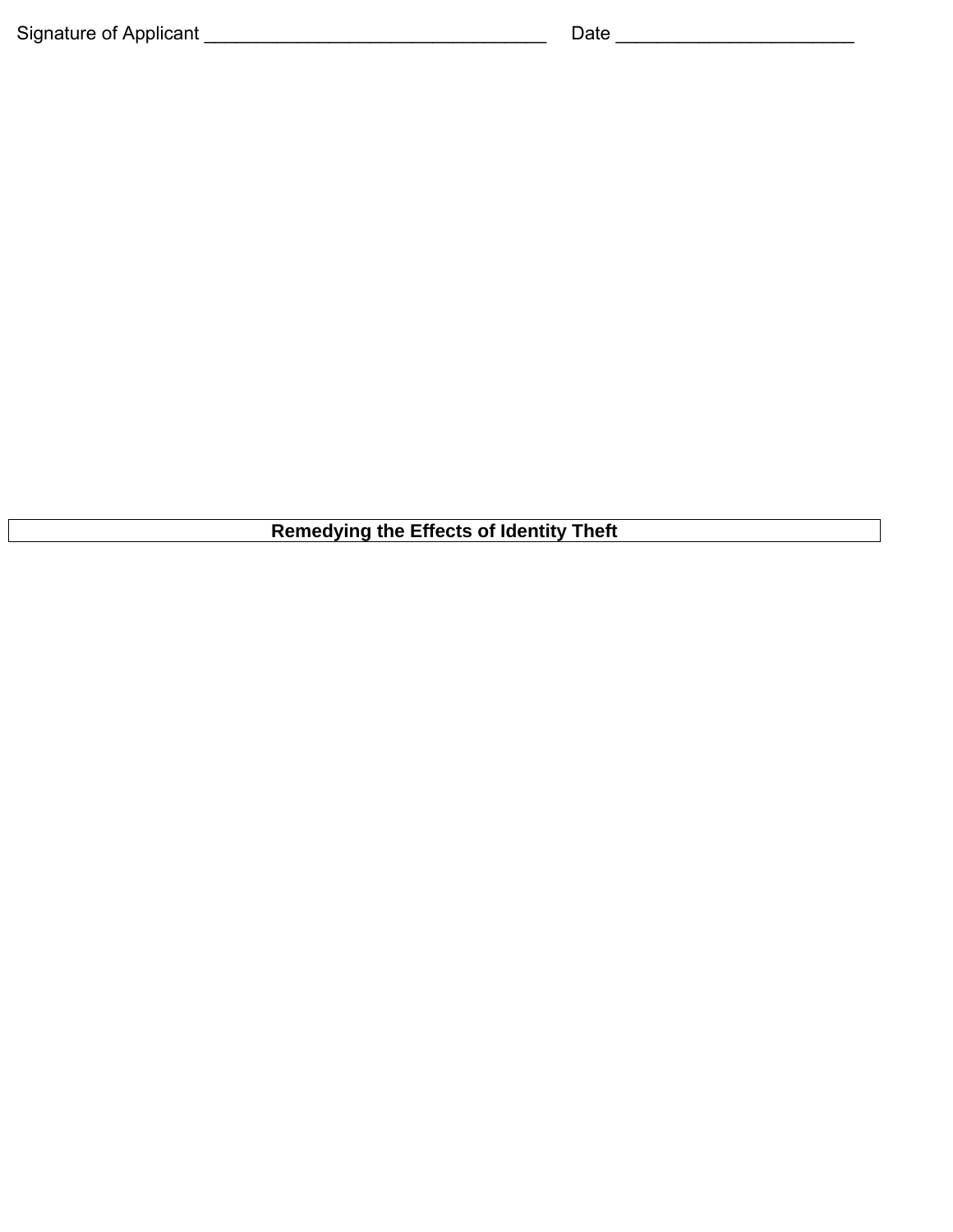*Para informacion en espanol, visite www.consumerfinance.gov/learnmore o escribe a la Consumer Financial Protection Bureau, 1700 G Street NW, Washington, DC 20552*

You are receiving this information because you have notified a consumer reporting agency that you believe you are a victim of identity theft. Identity theft occurs when someone uses your name, Social Security number, date of birth, or other identifying information, without lawful authority, to commit fraud. For example, someone may have committed identity theft by using your personal information to open a credit card account or get a loan in your name. For more information, visit www.consumerfinance.gov/learnmore or write to: Consumer Financial Protection Bureau, 1700 G Street NW, Washington, DC 20552

The Fair Credit Reporting Act (FCRA) gives you specific rights when you are, or believe that you are, the victim of identity theft. Here is a brief summary of the rights designed to help you recover from identity theft.

- 1. **You have the right to ask that nationwide consumer reporting agencies place "fraud alerts" in your file to let potential creditors and others know that you may be a victim of identity theft**. A fraud alert can make it more difficult for someone to get credit in your name because it tells creditors to follow certain procedures to protect you. It also may delay your ability to obtain credit. You may place a fraud alert in your file by calling just one of the three nationwide consumer reporting agencies. As soon as that agency processes your fraud alert, it will notify the other two, which then also must place fraud alerts in your file.
	- Equifax: 1.888.766.0008; www.equifax.com
	- Experian: 1.888.397.3742; www.experian.com
	- TransUnion: 1.800.680.7289: www.transunion.com

An initial fraud alert stays in your file for at least 90 days. An extended alert stays in your file for seven years. To place either of these alerts, a consumer reporting agency will require you to provide appropriate proof of your identity, which may include your Social Security number. If you ask for an extended alert, you will have to provide an identity theft report. An identity theft report includes a copy of a report you have filed with a federal, state, or local law enforcement agency, and additional information a consumer reporting agency may require you to submit. For more detailed information about the identity theft report, visit www.consumerfinance.gov/learnmeore.

2. **You have the right to free copies of the information in your file (your "file disclosure")**. An initial fraud alert entitles you to a copy of all the information in your file at each of the three nationwide agencies, and an extended alert entitles you to two free file disclosures in a 12-month period following the placing of the alert. These additional disclosures may help you detect signs of fraud, for example, whether fraudulent accounts have been opened in your name or whether someone has reported a change in your address. Once a year, you also have the right to a free cop of the information in your file at any consumer reporting agency, if you believe it has inaccurate information due to fraud, such as identity theft. You also have the ability to obtain additional free file disclosures under other provisions of the FCRA. See www.consumerfinance.gov/learnmore.

- 3. **You have the right to obtain documents relating to fraudulent transactions made or accounts opened using your personal information**. A creditor or other business must give you copies of applications and other business records relating to transactions and accounts that resulted from the theft of your identity, if you ask for them in writing. A business may ask you for proof of your identity, a police report, and an affidavit before giving you the documents. It may also specify an address for you to send your request. Under certain circumstances, a business can refuse to provide you with these documents. See www.consumerfinance.gov/learnmore.
- 4. **You have the right to obtain information from a debt collector**. If you ask, a debt collector must provide you with certain information about the debt you believe was incurred in your name by and identity thief – like the name of the creditor and the amount of the debt.
- 5. **If you believe information in your file results from identity theft, you have the right to ask that a consumer reporting agency block that information from our file**. An identity thief may run up bills in your name and not pay them. Information about the unpaid bills may appear on your consumer report. Should you decide to ask a consumer reporting agency to block the reporting of this information, you must identify the information to block, and provide the consumer reporting agency with proof of your identity and a copy of your identity theft report. The consumer reporting agency can refuse or cancel your request for a block if, for example, you don't provide the necessary documentation, or where the block results from an error or a material misrepresentation of fact made by you. If the agency declines or rescinds the block, it must notify you. Once a debt resulting from identity theft has been blocked, a person or business with notice of the block may not sell, transfer, or place the debt for collection.
- 6. **You also may prevent businesses from reporting information to the consumer reporting agencies if you believe the information is the result of identity theft**. To do so, you must send your request to the address specified by the business that reports the information to the consumer reporting agency. The business will expect you to identify what information you do not want reported and to provide an identity theft report.

To learn more about identity theft and how to deal with its consequences, visit www.consumerfinance.gov/learnmore, or write to the consumer Financial Protection Bureau. You may have additional rights under state law. For more information, contact your local consumer protection agency or your state Attorney General.

In addition to the new rights and procedures to help consumers deal with the effects of identity theft, the FCRA has many other important consumer protections. They are described in more detail at www.consumerfinance.gov/learnmore.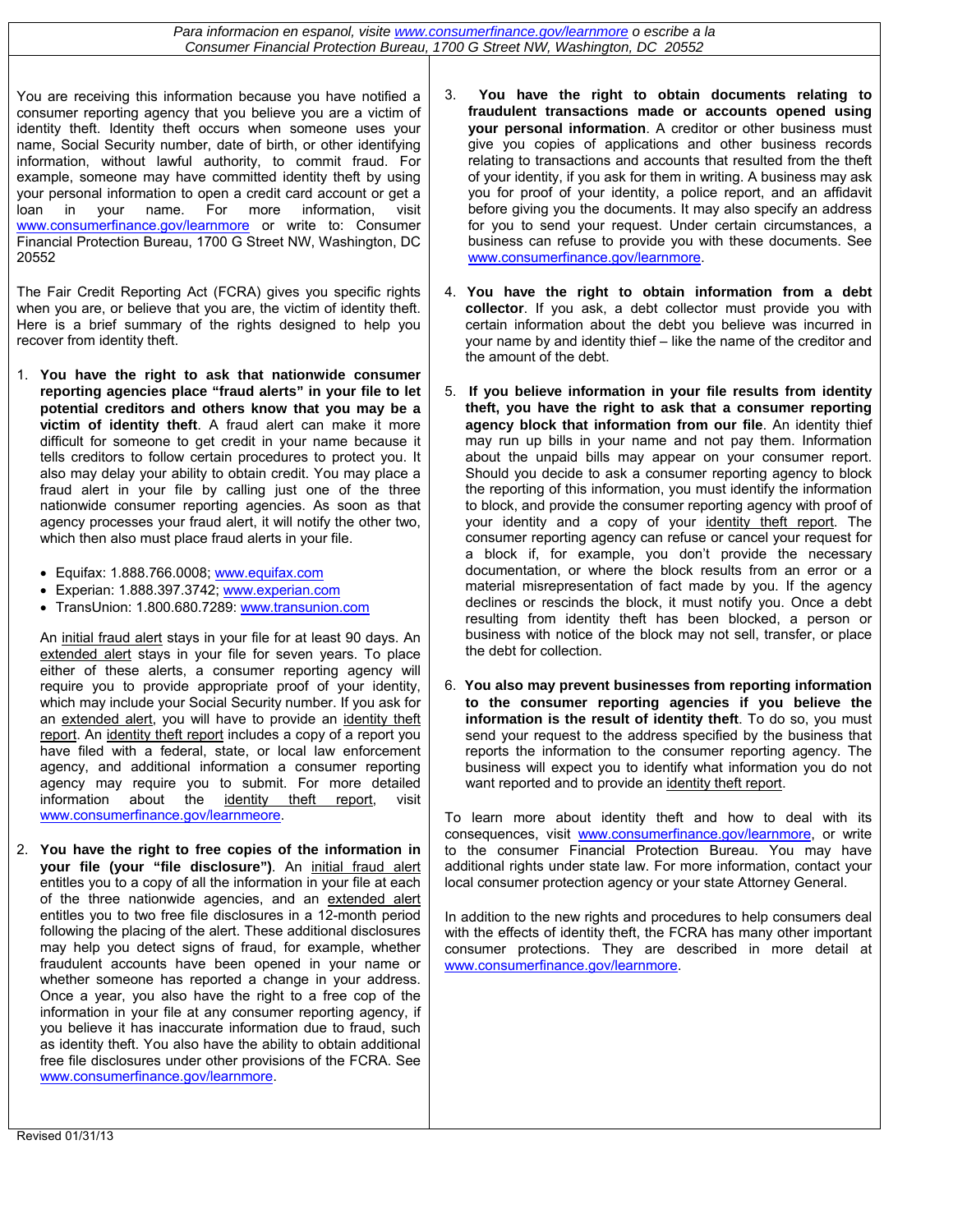

As an applicant for employment with the City of Blue Springs, Missouri, I hereby authorize the City or any of its representatives to thoroughly investigate my background, including employment, criminal, civil, and credit as it relates directly to the position for which I am applying. I understand this investigation is in the interest of protecting the public trust the City holds in its employment practices, and that all relevant information concerning my personal and employment history will be disclosed in confidence to the City.

A representative of the City bearing this release is authorized to obtain information in files pertaining to my employment, criminal, civil, and credit history, and I authorize any recipient of this release to make full disclosure of those files, whether public or private.

I hereby release the City and any agency or other party providing information to the City as a result of this background investigation, from all liability or damages that may result from furnishing the information requested, including any liability or damage pursuant to any local, state, or federal laws. If hired, I release the custodian of such records, including its officers, employees, or related personnel, both individually and collectively, from any and all liability for damages of any kind: from me, my heirs, family, or associates because of good faith compliance with this authorization.

I understand my rights under Title V – United States Code, Section 552a, the Privacy Act of 1974, with regard to access and disclosure of records. I hereby waive those rights with the understanding that information provided is to be used solely by the City in conjunction with valid employment procedures.

A photocopy or facsimile copy of this authorization will be as valid as the original form, which contains my actual signature. This authorization and waiver is valid for a period of one year from the date signed, unless I obtain City employment, in which case it shall be valid for the length of my employment. I understand the City may conduct periodic searches of driver's license records, criminal, civil, and credit history as it pertains directly to my employment.

I agree to indemnify and hold harmless the person to whom this request and authorization is presented, including the agency/company, from and against all claims, damages, losses and expenses, including reasonable attorneys fees, arising out of or by reason of complying with this request.

| Applicant address: North and the state of the state of the state of the state of the state of the state of the |                                                                                                                                                                                                                                |                               |
|----------------------------------------------------------------------------------------------------------------|--------------------------------------------------------------------------------------------------------------------------------------------------------------------------------------------------------------------------------|-------------------------------|
|                                                                                                                | State: and the state of the state of the state of the state of the state of the state of the state of the state of the state of the state of the state of the state of the state of the state of the state of the state of the | Zip: ________________________ |
| Date:                                                                                                          |                                                                                                                                                                                                                                |                               |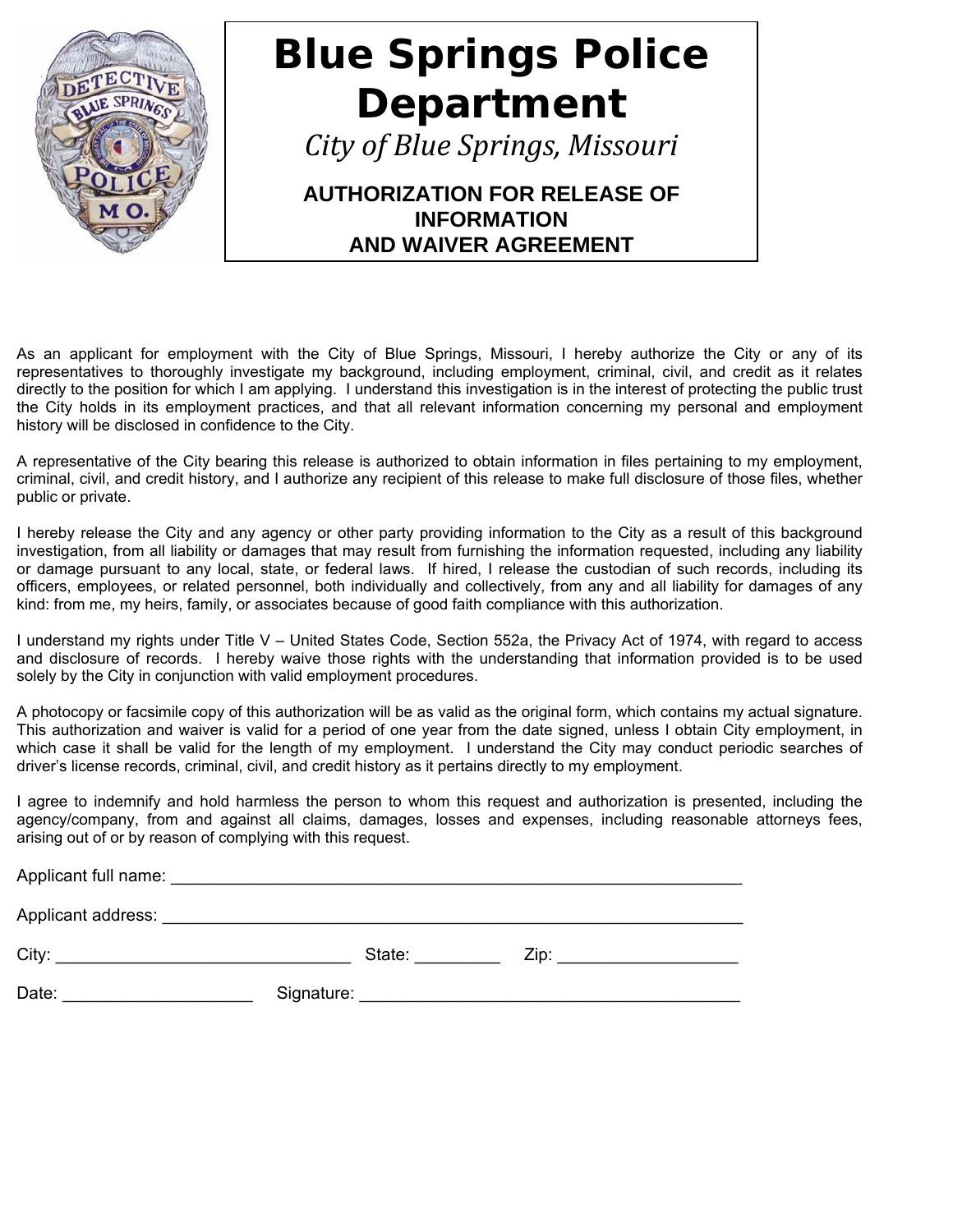

# **DISCLOSURE REGARDING BACKGROUND INVESTIGATION**

The City of Blue Springs may obtain information about you for employment purposes from a third party consumer reporting agency. Thus, you may be the subject of a "consumer report" and/or an "investigative consumer report" which may include information about your character, general reputation, personal characteristics, and/or mode of living, and which can involve personal interviews with sources such as your neighbors, friends, or associates. These reports may contain information regarding your credit history, criminal history, social security number validation, motor vehicle records ("driving records"), verification of your education or employment history, or other background checks. Credit history will only be requested where such information is substantially related to the duties and responsibilities of the position for which you are applying. You have the right, upon written request made within a reasonable time, to request whether a consumer report has been requested and compiled about you, and disclosure of the nature and scope of any investigative consumer report and to request a copy of your report. Please be advised that the nature and scope of the most common form of investigative consumer report obtained with regard to applicants for employment is an investigation into your education and/or employment history conducted by Validity Screening Solutions. PO Box 860443, Shawnee, KS 66286-0443, 866.915.0792, www.validityscreening.com, or another outside organization. The scope of this notice and authorization is all-encompassing, however, allowing the City of Blue Springs to obtain from any outside organization all manner of consumer reports and investigative consumer reports now and throughout the course of your employment to the extent permitted by law. As a result, you should carefully consider whether to exercise your right to request disclosure of the nature and scope of any investigative consumer report.

I acknowledge receipt of the DISCLOSURE REGARDING BACKGROUND INVESTICATION and A SUMMARY OF YOUR RIGHTS UNDER THE FAIR CREDIT REPORTING ACT and certify that I have read and understand both of those documents. I hereby authorize the obtaining of "consumer reports" and/or "investigative consumer reports" by the City of Blue Springs at any time after receipt of this authorization and throughout my employment, if applicable. To this end, I hereby authorize, without reservation, any law enforcement agency, administrator, state or federal agency, institution, school or university (public or private), information service bureau, employer, or insurance company to furnish any and all background information requested by Validity Screening Solutions, PO Box 860443, Shawnee, KS 66286-0443, 866.915.0792, www.validityscreening.com, another outside organization acting on behalf of the City of Blue Springs, and/or the City of Blue Springs itself. I agree that a facsimile ("fax"), electronic or photographic copy of this Authorization shall be as valid as the original.

| Applicant's Name:           |                                                                                                                |
|-----------------------------|----------------------------------------------------------------------------------------------------------------|
|                             | (PLEASE PRINT YOUR FULL LEGAL NAME)                                                                            |
| All Former Names/Alias:     |                                                                                                                |
| Applicant's Address:        |                                                                                                                |
| City/State/Zip:             |                                                                                                                |
| Signature:                  |                                                                                                                |
| Social Security Number:     |                                                                                                                |
| Driver's License Number:    | State <sub>____</sub>                                                                                          |
| Date of Birth*:             |                                                                                                                |
| Validity Client #:<br>6220A |                                                                                                                |
|                             | *This information will be used for background screening purposes only and will not be used as hiring criteria. |

**I have received a copy of my Summary of Rights Under the Fair Credit Reporting Act.** 

Human Resources 02/08/13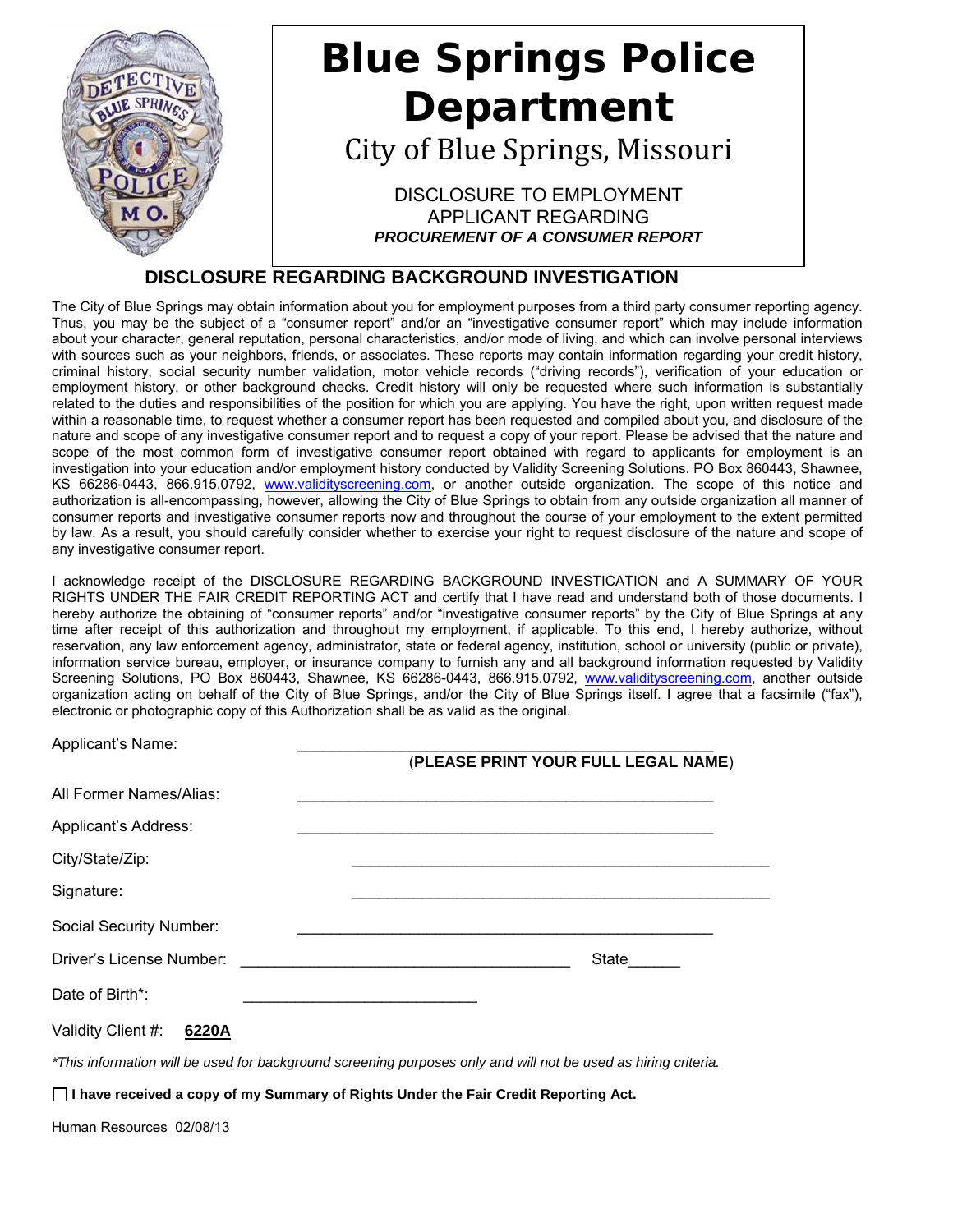

# *Blue Springs Police Department*  City of Blue Springs, Missouri

### DISCLOSURE TO EMPLOYMENT APPLICANT REGARDING *PROCUREMENT OF A CONSUMER REPORT*

In connection with your application for employment, the City may obtain a Background Investigative Report and/or Background Report on you as part of the process of considering your candidacy as an employee. In the event that information from the report is utilized in whole or in part in making an adverse decision with regard to your potential employment, before making the adverse decision, we will provide you with a copy of the consumer report and a description in writing of your rights under the federal Fair Credit Reporting Act.

The Fair Credit Reporting Act gives you specific rights in dealing with consumer reporting agencies. You will be given a

summary of these rights together with this document.

By your signature below, you hereby authorize the City to obtain a consumer report and/or an investigative report about you in

order to consider you for employment. The consumer report may include, but not be limited to, criminal history, verifications

of employment and education, and driving records. A credit report detailing personal financial history will only be obtained

for permissible purposes in consideration of jobs meeting specific criteria.

#### **Please print full name:**

| First: ______________________                              | Middle: ___________________ |                             |
|------------------------------------------------------------|-----------------------------|-----------------------------|
|                                                            |                             |                             |
|                                                            |                             |                             |
|                                                            | State: ___________          | Zip:___________________     |
| Social Security Number:<br><u> Cocial Security Number:</u> |                             | Birthdate: ________________ |
|                                                            |                             | State of Issuance: _______  |
| Driver's License Expiration Date: _____________________    |                             |                             |
|                                                            |                             |                             |

**Note to applicant**: Federal and state laws protect you from discrimination in employment on the basis of age, sex, and minority status; City policy protects you from discrimination in employment on the basis of race, sex, national origin, religion, age, disability or sexual orientation. Such information is not a part of your employment application and will not be used in considering your application for employment. Revised 07/18/11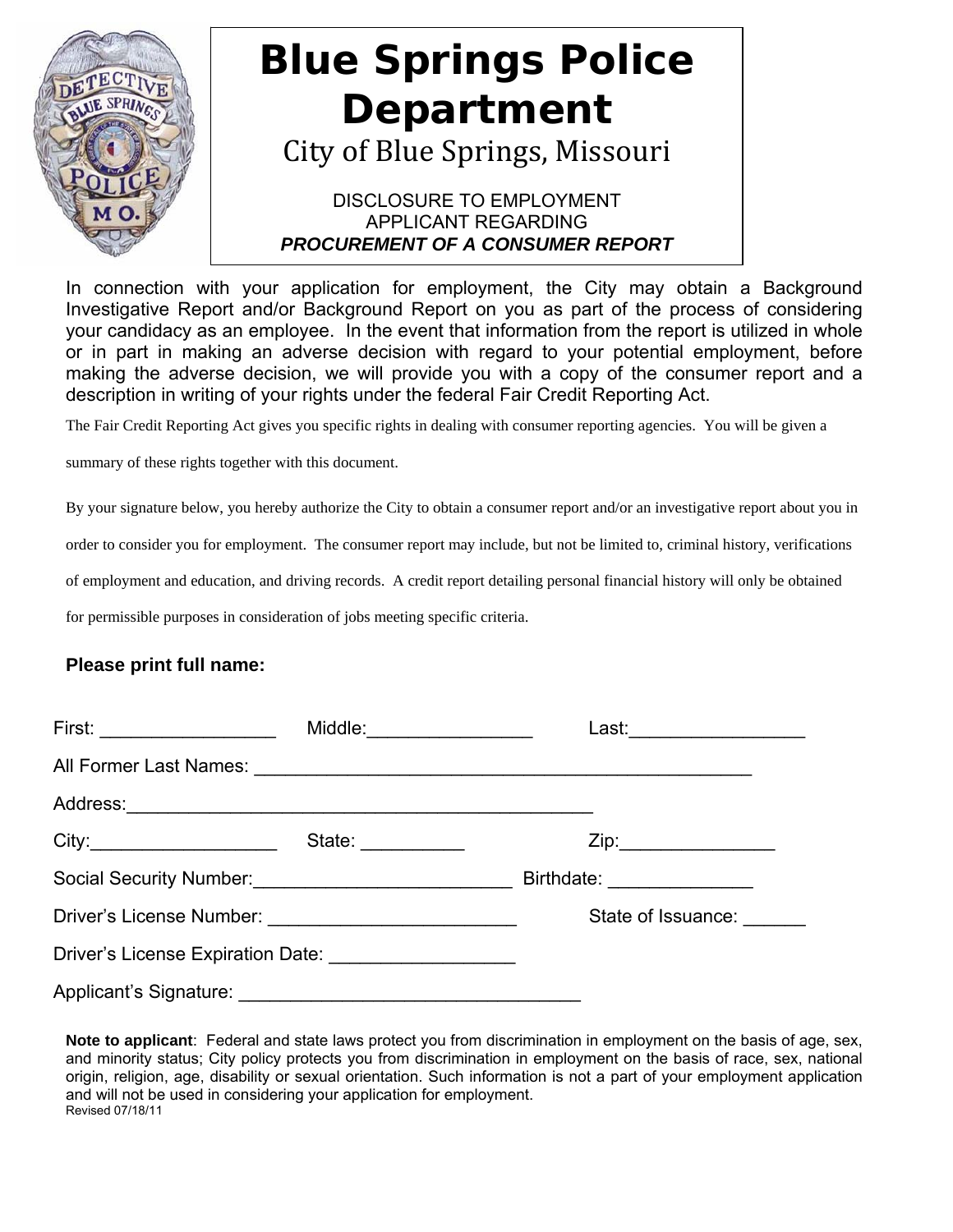### A Summary of Your Rights Under the Fair Credit Reporting Act

#### *Para informacion en espanol, visite www.consumerfinance.gov/learnmore o escribe a la Consumer Financial Protection Bureau, 1700 G Street NW, Washington, DC 20552*

The federal Fair Credit Reporting Act (FCRA) promotes the accuracy, fairness, and privacy of information in the files of consumer reporting agencies, including credit bureaus and specialty agencies (such as agencies that sell information about check writing histories, medical records, and rental history records). Here is a summary of your major rights under the FCRA. **For more information, including information about additional rights, go to** 

#### www.consumerfinance.gov/learnmore **or write to: Consumer Financial Protection Bureau, 1700 G Street NW,**

#### **Washington, DC 20006**

• **You must be told if information in your file has been used against you.** Anyone who uses a credit report or another type of consumer report to deny your application for credit, insurance, or employment – or to take another adverse action against you – must tell you, and must give you the name, address, and phone number of the agency that provided the information.

• **You have the right to know what is in your file.** You may request and obtain all the information about you in the files of a consumer reporting agency (your "file disclosure"). You will be required to provide proper identification, which may include your Social Security number. In many cases, the disclosure will be free. You are entitled to a free file disclosure if:

- a person has taken adverse action against you because of information in your credit report;
- you are the victim of identify theft and place a fraud alert in your file;
- your file contains inaccurate information as a result of fraud;
- you are on public assistance;
- you are unemployed but expect to apply for employment within 60 days.

In addition, by September 2005 all consumers will be entitled to one free disclosure every 12 months upon request from each nationwide credit bureau and from nationwide specialty consumer reporting agencies. See

#### www.consumerfinance.gov/learnmore for additional information.

- **You have the right to ask for a credit score.** Credit scores are numerical summaries of your credit-worthiness based on information from credit bureaus. You may request a credit score from consumer reporting agencies that create scores or distribute scores used in residential real property loans, but you will have to pay for it. In some mortgage transactions, you will receive credit score information for free from the mortgage lender.
- **You have the right to dispute incomplete or inaccurate information.** If you identify information in your file that is incomplete or inaccurate, and report it to the consumer reporting agency, the agency must investigate unless your dispute is frivolous. See

www.consumerfinance.gov/learnmore for an explanation of dispute procedures.

- **Consumer reporting agencies must correct or delete inaccurate, incomplete, or unverifiable information.**  Inaccurate, incomplete or unverifiable information must be removed or corrected, usually within 30 days. However, a consumer reporting agency may continue to report information it has verified as accurate.
- **Consumer reporting agencies may not report outdated negative information.** In most cases, a consumer reporting agency may not report negative information that is more than seven years old, or bankruptcies that are more than 10 years old.

• **Access to your file is limited.** A consumer reporting agency may provide information about you only to people with a valid need -- usually to consider an application with a creditor, insurer, employer, landlord, or other business. The FCRA

- **You must give your consent for reports to be provided to employers.** A consumer reporting agency may not give out information about you to your employer, or a potential employer, without your written consent given to the employer. Written consent generally is not required in the trucking industry. For more information, go to www.consumerfinance.gov/learnmore.
- **You may limit "prescreened" offers of credit and insurance you get based on information in your credit report.** Unsolicited "prescreened" offers for credit and insurance must include a toll-free phone number you can call if you choose to remove your name and address from the lists these offers are based on. You may opt-out with the nationwide credit bureaus at 1-888-5-OPTOUT (1-888-567-8688).
- **You may seek damages from violators.** If a consumer reporting agency, or, in some cases, a user of consumer reports or a furnisher of information to a consumer reporting agency violates the FCRA, you may be able to sue in state or federal court.
- **Identity theft victims and active duty military personnel have additional rights.** For more information, visit www.consumerfinance.gov/learnmore.

States may enforce the FCRA, and many states have their own consumer reporting laws. In some cases, you may have more rights under state law. For more information, contact your state or local consumer protection agency or your state Attorney General. Federal enforcers are:

#### **TYPE OF BUSINESS: CONTACT:**

Consumer reporting agencies, creditors and others not listed below

National banks, federal branches/agencies of foreign banks (word National" or initials "N.A." appear in or after bank's name)

Federal Reserve System member banks (except national banks, and federal branches/agencies of foreign banks)

Savings associations and federally chartered savings banks (word "Federal" or initials "F.S.B." appear in federal institution's name)

Federal credit unions (words "Federal Credit Union" appear in institution's name)

State-chartered banks that are not members of the Federal Reserve System

Air, surface, or rail common carriers regulated by former Civil Aeronautics Board or Interstate Commerce Commission

Activities subject to the Packers and Stockyards Act, 1921

Federal Trade Commission: Consumer Response Center - FCRA Washington, DC 20580 1-877-382-4357

Office of the Comptroller of the Currency Compliance Management, Mail Stop 6-6 Washington, DC 20219 800-613-6743

Federal Reserve Board Division of Consumer & Community Affairs Washington, DC 20551 202-452-3693

Office of Thrift Supervision Consumer Complaints Washington, DC 20552 800-842-6929

National Credit Union Administration 1775 Duke Street Alexandria, VA 22314 703-519-4600

Federal Deposit Insurance Corporation Consumer Response Center, 2345 Grand Avenue, Suite 100 Kansas City, Missouri 64108-2638 1- 877-275-3342

Department of Transportation , Office of Financial Management Washington, DC 20590 202-366-1306

Department of Agriculture Office of Deputy Administrator - GIPSA Washington, DC 20250 202-720-7051

Revised 01/31/13